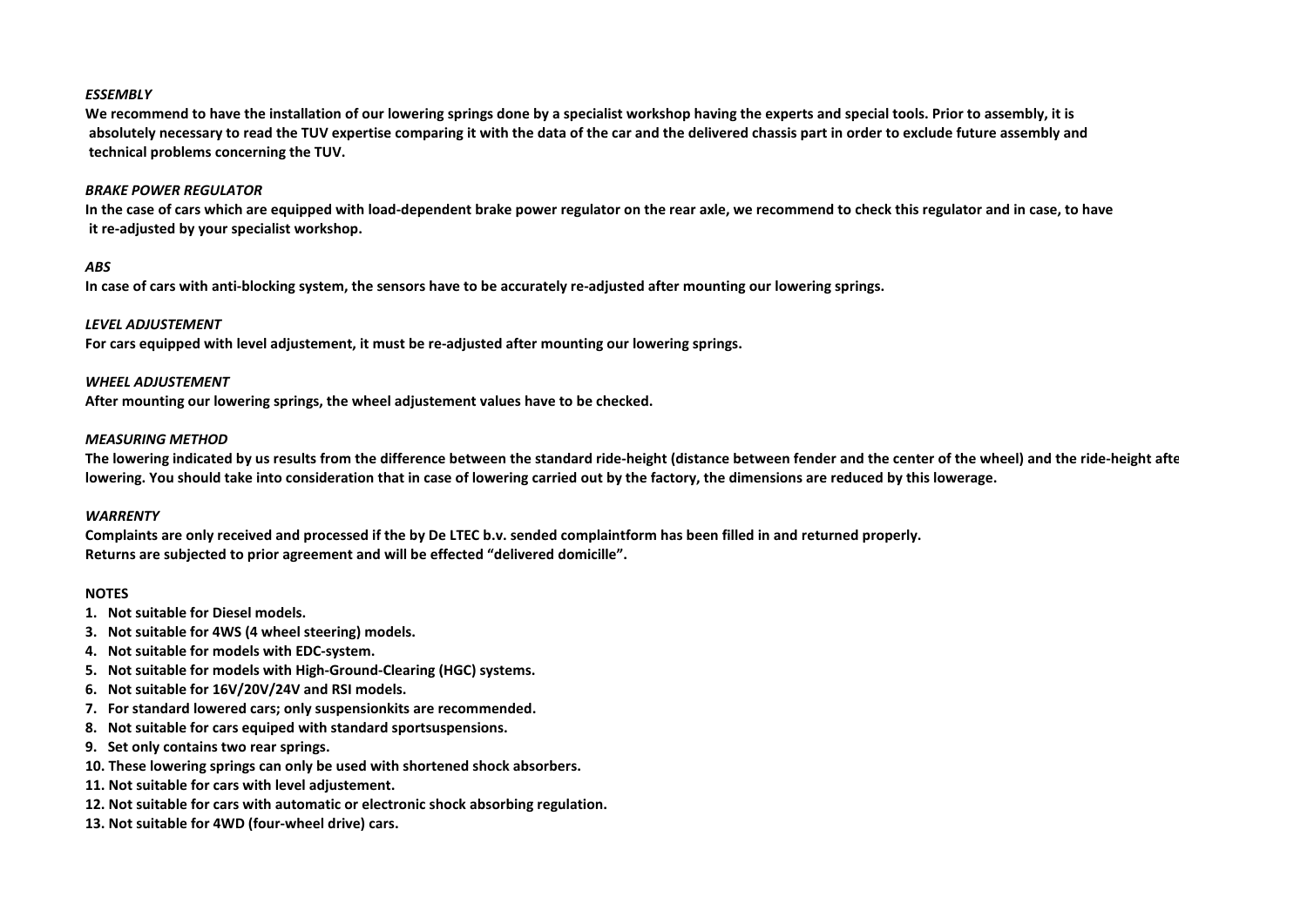**14. Not suitable for station wagons.**

- **15. Not suitable for cars with hydropneumatic suspension.**
- **16. For models up to 8/79, the original springs holders (Art.No.861412113B) must be used on the front axle.**
- **17. For models up to 8/79, the original springs holders (Art.No.171412341A) must be used on the front axle.**
- **18. For cars from 10/93, it may be necessary, due to different spring holder sizes on the front axle, to use the original spring holder (Art.No.1HO-412-341).**
- **19. Not suitable for cabriolet, convertible designs.**
- **20. Mounting instructions for W201/202/123/124/126: Max. lowerering is obtained by using single points (single stud) spring rubber bases on the front and rear axles. In case, the 3 point or 4 point rubber bases installed by the manufacturer have to be exchanged accordingly (spare part available from DB agents) in case of corresponding accessories, as automatic shifting, air conditioning etc. However on the front the 3 point or 4point rubber bases must always be used in case of trailer operation (trailer couping) on the rear axle, 3 point rubber basses must always be used.**
- **21. Excluding M-models, S4 models and cars with Audi sport chassis.**
- **22. For 16V + VR6 and TDI, we recommend to change to sportshock absorbers.**
- **23. We recommend to shorten the bump stops to 30mm.**
- **24. Lowering only suitable at the front axle.**
- **25. The bumpstop must be shortend to 45 mm.**
- **26. In the case cars with a level regulation facility, the rear of the car can be lowered by approx. 15mm if desired by changing the settings on the level regulation system.**
- **27. Not suitable for "Turbo" models.**
- **28. Special Tuning set. Installation must be done by professionals due to the extreme lowering of this setmodification may be neccesary.**
- **29. The indicated lowering can differ up to 25mm due to different models and options.**
- **30. Not suitable for VR-6 models with Air Conditioning.**
- **31. The indicated lowering is the effective lowering. Standard lowering has already been considered.**
- **32. Not suitable for Kadett City.**
- **33. Not suitable for GTI/GLI/GTE/GLE/GSI models.**
- **34. Conical front spring.**
- **35. Cylindrical front springs.**
- **36. Not suitable for cars with Full Options.**
- **37. Only for cars with Full Options.**
- **38. Not suitable for cars with Automatic Transmission.**
- **39. Only for cars with sportsuspension.**
- **40. Not suitable for cars with Air Conditioning.**
- **41. By choosing the lowering please note that the standard ride height in the front and in the rear is very different. After installations the lowering often appears to be different from the indicated lowering in the cataloque.**
- **42. Only suitable for 2 and 4 doors.**
- **43. Not suitable for G40 models.**
- **44. For cars with standard lowering, the indicated lowering will be reduced with the amount of the standard lowering.**
- **45. We recommend to use shortend shock absorbers for this set.**
- **46. Cut off one ring from the top of the bump rubber, always cut from the top.**
- **47. The bumprubber from the front: cut one ring off from the middle of the rubber and glu the top back on.**
- **48. This set is only useble with the original shock absorber. With other shock absorbers the lowering set will not have enough preload.**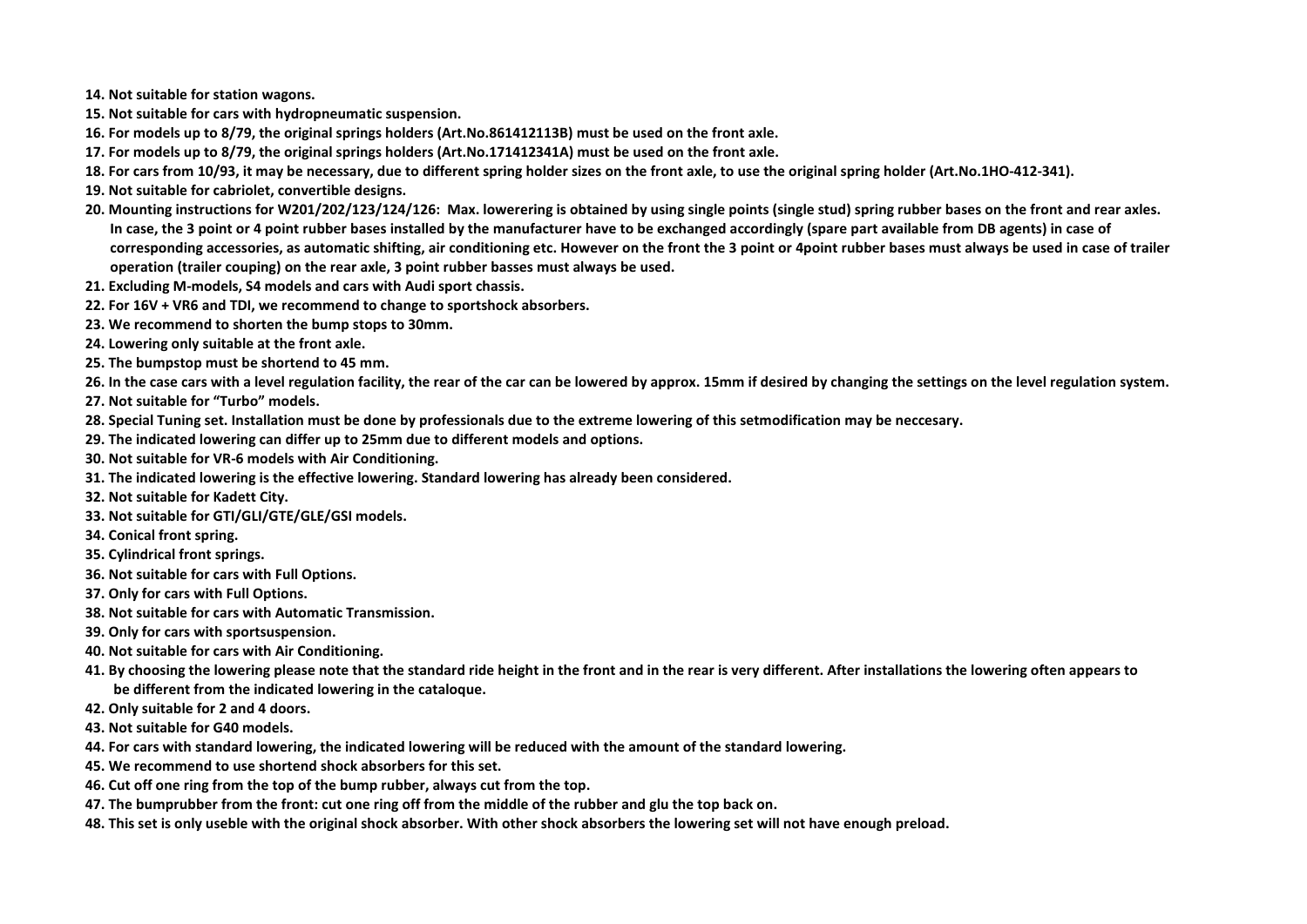- **49. For the Volvo V70 with automatic level adjustment, you can use the original shockabsorber from the Volvo S80. (Most of them don't have automatic level adjusted shock absorbers).Original Volvo shockabsorbernr: 8671-712**
- **50. Mount the front spring with the progressive part up !!, this is very important.**
- **51. Take a good look how to mount the rear springs, this is very important.**
- **53. Take the rubber that is on the original spring off and put it on the loweringspring on the same place**
- **54. Mount the rear spring with the white mark to the rear. This is very important.**
- **55. Mount the rear spring with the progressive part up !!, this is very important.**
- **56. Mount the rear spring with the progressive part down !!, this is very important.**
- **57. Mount the front spring with the progressive part down !!, this is very important.**
- **58. We recommend to shorten the rear bumpstop 10 mm.**
- **59. Cut off the piece of the bumprubber after the plastic ring.**
- **60. Lowering only suitable for rear axle**
- **61. Bumpstop front : cut off 2 rings bottom / bumpstop rear: cut off 1 ring bottom**
- **62. The bumpstop must be shortend to 40 mm.**
- **63. Bumpstop front: cut off 20 mm from bottomside and remove plastic ring**
- **64. The front bumpstop must be shortend to 20 mm.**
- **65. TUV is not suitable for 540i**
- **66. The front bumpstop must be shortend 15 mm from topside.**
- **67. Cut off 1 ring from bump rubber**
- **68. No TUV available on the stationwagon, only suitable on the saloon.**
- **69. TUV only suitable with normal original bumpstop or sport original bumpstop. Do not shorten the bumpstops!! With the sport bumpstop the lowering will be a little more and also the driving will be better.**
- **70. The MB E-class S211 has standard level adjustment at the rear. So the car can be lowered at the back by setting the level adjustment. Therefore this set only contains frontsprings.**
- **71. This partnumber is not GOCA (TUV) approved for Belgium.**
- **72. When used with a TUV certificate, be aware of the minimum height of the blinker/indicator. This must be at least 350mm. If this is not correct the blinker/indicator must be moved to another place.**
- **73. From chassis nr.: GG1\*\*\*233651**
- **74. Till chassis nr.: GG1\*\*\*233651 / set contains two different front springs, see code on springs**
- **75. Not suitable for cars with multilink rear suspension**
- **76. Not suitable for cars with sportsuspension + S-line**
- **77. Only suitable for Touring cars with air suspension at the rear(set contains only front springs)**
- **78. Not for California**
- **79. Not suitable for cars with Hydractive III + suspension**
- **80. Not suitable for Qashqai+2**
- **81. We recommend to shorten the rear bumpstop**
- **82. Model Year 2011, upper springseat diameter is 83mm**
- **83. About 10mm less lowering for vehicles with Audi sport-suspension**
- **84. About 20mm less lowering for vehicles with Audi S-line sport-suspension**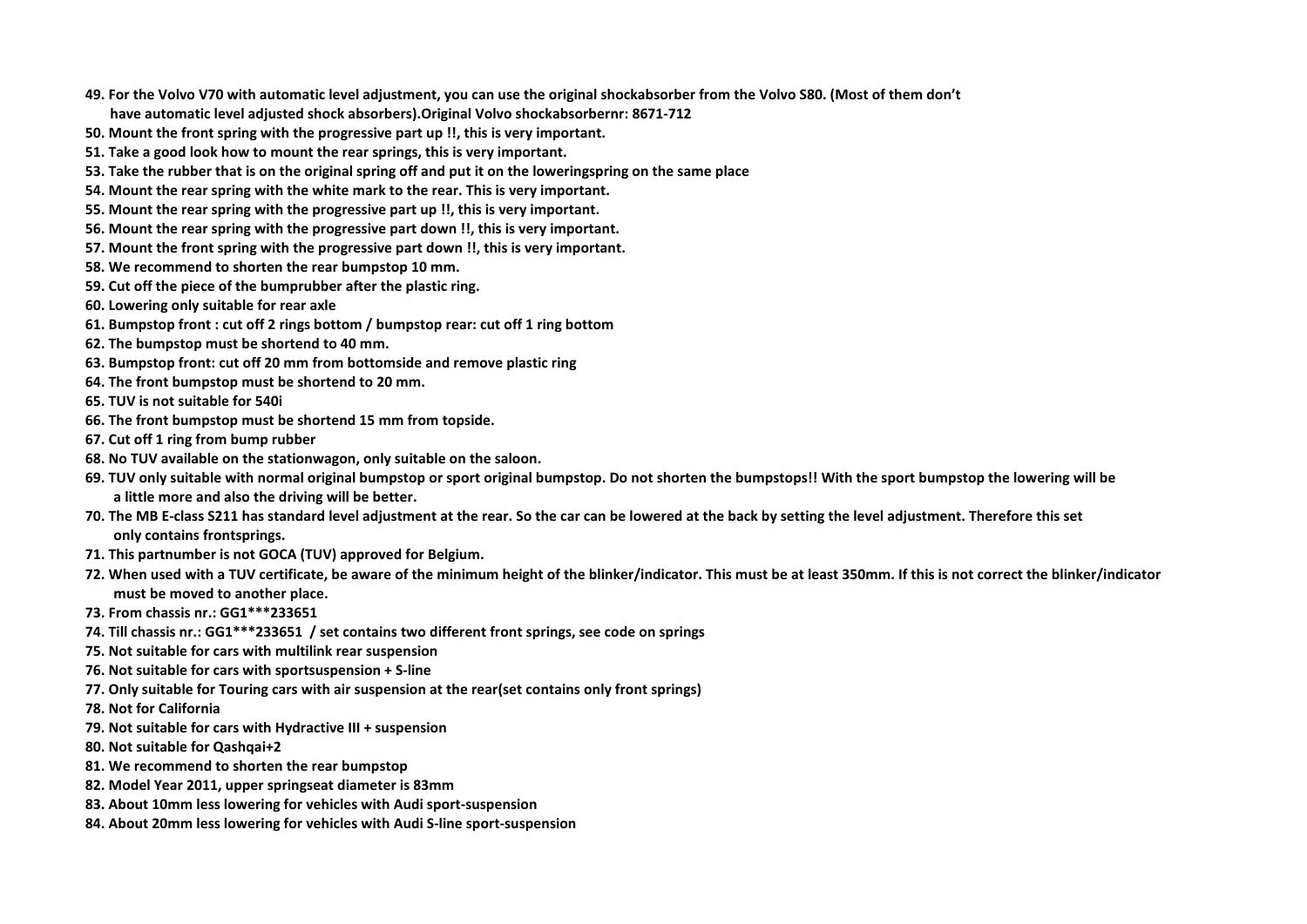- **85. Only suitable for vehicles with multilink rear suspension.**
- **86. About 15mm less lowering for vehicles with sportsuspension.**
- **87. Only suitable for vehicles with torsion-beam axle**
- **88. Not suitable for vehicles with torsion-beam axle**
- **89. Cut off 2 rings from the bottomside of the front bumpstops for extra lowering at the front**
- **90. Not suitable for 2WD (Two-Wheel Drive) cars**
- **91. Set only contains 2 front springs**
- 92. Zu Buchstabe "E" in der 10.ten Stelle der Fzg-ident-Nr.: WOLGxxxxxExxxxxxx/till letter "E" on the 10th digit of VIN
- 93. Ab Buchstabe "E" in der 10.ten Stelle der Fzg-ident-Nr.: WOLGxxxxxExxxxxx/from letter "E" on the 10th digit of VIN
- **94. About 10-15mm less lowering for vehicles with FR suspension.**
- **95. The rear of the car can be lowered by the vehicle diagnostic system**
- **96. Not for configuration codes: SA950 / SA483 + 213, P84, the configuration codes can be taken from the data card of the vehicle**
- **97. Not suitable for double cabin/5-seater/7-seater**
- **98. Not suitable for 2014 facelift and later**
- **99. Also suitable for Facelift model Magnetic Suspension**
- **100. Only for European Version**
- **101. Only for cars with frontsprings of Di=121/126**
- **102. Only suitable for vehicles to chassis no. 3603471**
- **103. Only suitable for vehicles from chassis no. 3603472**
- **104. About 15mm less lowerering for vehicles with S-line suspension**
- **105. Not suitable for vehicles with AMG suspension**
- **106. About 10mm less lowerering for vehicles with M-sport suspension**
- **107. About 10mm less lowerering for vehicles with Adaptine M-sport suspension**
- **108. Only suitable for vehicles with factory raised payload**
- **109. Not suitable for vehicles with factory raised payload**
- **110. Only suitable for vehicles with standard payload**
- **111. Not suitable for vehicles with standard payload**
- **112. Wheelbase: 2925mm**
- **113. Wheelbase: 3275mm**
- **114. Vehicle length: 4606/4609mm**
- **115. Vehicle length: 4956/4959mm**
- **116. Vehicle length: 5308/5309mm**
- **117. Kastenwagen geschlossen**
- **118. Kastenwagen doppelkabine**
- **119. Not suitable for 2.0 BlueHDi 120 S&S (120PK)**
- **120. 30mm lowering for John Cooper Works ALL4**
- **121. Not suitable for facelift model 07/2018 and later**
- **122. The indicated lowering can differ due to different variants and options**
- **123. About 30mm lowering for Vito Crew Van**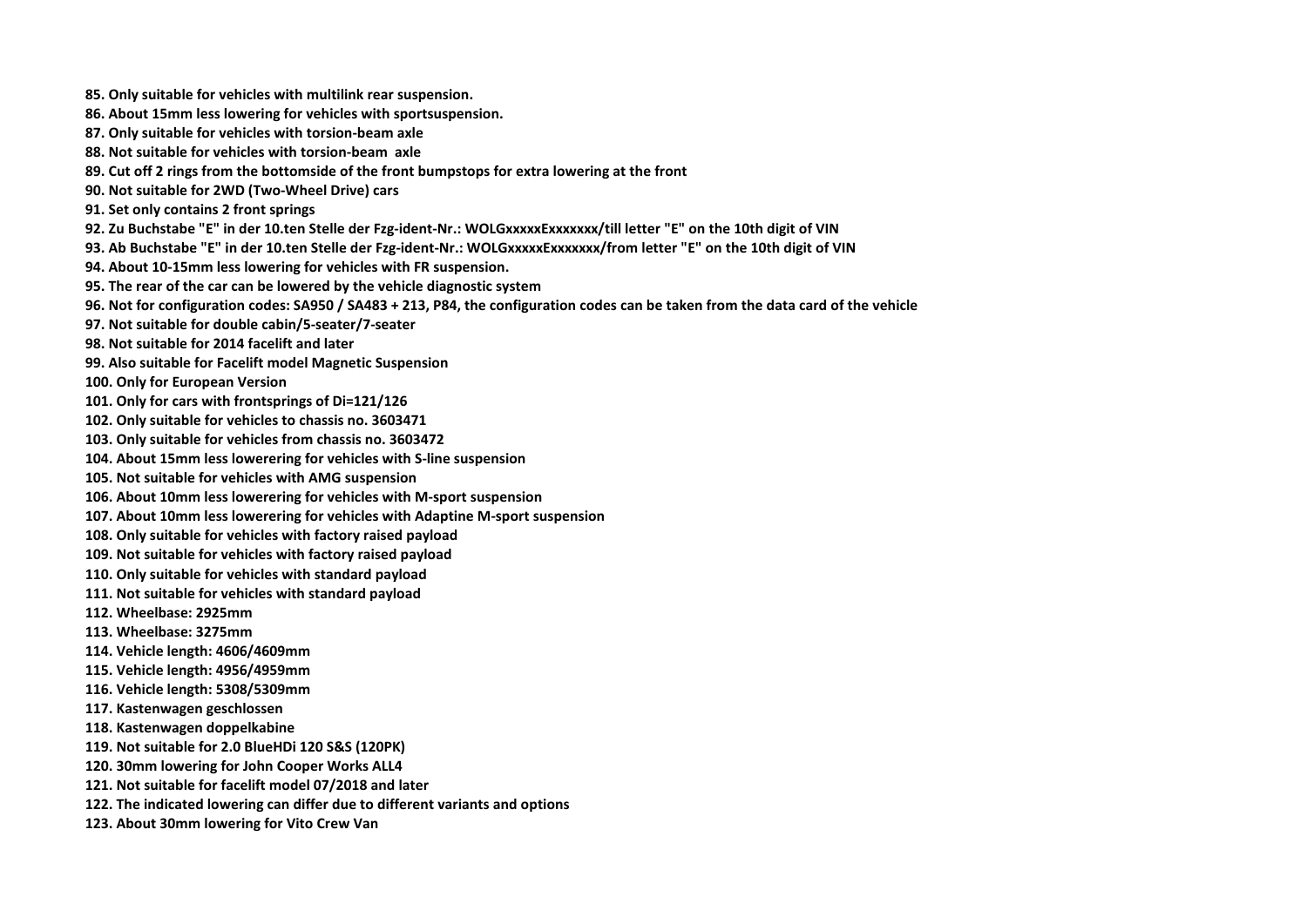**124. Suitable for vehicles with factory comfort suspension (code 485)**

- **125. Suitable for vehicles with factory comfort and lowered chassis suspension (code 677)**
- **126. About 15-10mm less lowering for vehicles with factory comfort and lowered chassis suspension (code 677)**
- **127. Not suitable for vehicles with factory sport suspension / AMG-sport suspension (code 486)**
- **128. Suitable for vehicles with factory sport suspension / AMG-sport suspension (code 486)**
- **129. Suitable for vehicles with configuration codes: 950/P84, the configuration codes can be taken from the data card of the vehicle**
- **130. Not suitable for vehicles with factory comfort suspension (code 485)**
- **131. Not suitable for vehicles with factory comfort and lowered chassis suspension (code 677)**
- **132. Not suitable for Colt Rallyart**
- **133. With and without cup suspension**
- **134. About 25mm less lowering for vehicles fitted with factory sports- or M-Sports suspension**
- **135. The front coil-spring part number changed in February 2004 coinsides with a specification change in shock absorber**
- **136. From chassis nr.: GY1\*\*\*167620**
- **137. Till chassis nr.: GY1\*\*\*167620 / set contains two different front springs, see code on springs**
- **138. Due to the long wheel base and the lower ground clearance, daily practicality over speed bumps and sharp inclines will be limited with this lowering kit**
- **139. Not suitable for Ford Focus Vignale**
- **140. Not suitable for vehicles with Magneride suspension**
- **141. Not suitable for vehicles with self leveling air suspension on the rear axle**

 **TUV CERTIFICATEN EN KODERING VERKRIJGBAAR I.O.M. HET LTEC VERKOOPTEAM. TUV GUTACHTEN UND KENNZEICHNUNG IST MOGLICH NACH BERATUNG MIT LTEC VERKAUF. TUV CERTIFICATES AND SPRINGCODES ARE AVAILABLE AFTER CONSULTING LTEC SALESTEAM.**

 **ALLE AUTO'S DIE AF FABRIEK VERLAAGD ZIJN , VERLAGEN MINDER DAN DE OPGEGEVEN WAARDEN. ALLE FAHRZEUGE DIE EINEN SERIENMÄßIGEM TIEFERLEGUNG ERHALTEN, ERREICHEN EINER ENTSPRECHEND GERINGERE TIEFERLEGUNG. ALL CARS WITH ORIGINAL SPORT SUSPENSION OR CHANGED SPRING CHARACTER, WILL HAVE LESS REDUCTION OF RIDE HEIGHT.**

 **BIJ GEBRUIK VANAF EEN 55MM VERLAGINGSSET DIENEN VERKORTE SPORTDEMPERS GEMONTEERD TE WORDEN. AB VERWENDUNG EINER 55MM TIEFERLEGUNGSSATZ NUR EINBAU VON GEKÜRZEN SPORTDÄMPFERN VERWENDEN. BY MOUNTING A SPRING KIT THAT LOWERS 55MM OR MORE, ONLY USE SHORTHENED SHOCK ABSORBERS (REBOUND).**

 **WIJZIGINGEN VOORBEHOUDEN. ALLE PRIJZEN ZIJN EXCL. BTW. HIERMEE VERVALLEN ALLE VOORGAANDE PRIJSLIJSTEN ÄNDERUNGEN VORBEHALTEN. ALLE PREISE SIND OHNE MwST. HIERMIT ERLÖSCHEN SICH ALLE VORHERGEHENDE PREISLISTEN. ALTERATIONS RESERVED. ALL PRICES ARE WITHOUT VAT. WITH THIS LIST ALL PREVIOUS PRICELISTS ARE CANCELLED. TYPEFOUTEN VOORBEHOUDEN/ TYPPFEHLER VORBEHALTEN /TYPISTERRORS ARE TE BE EXCUSED.**